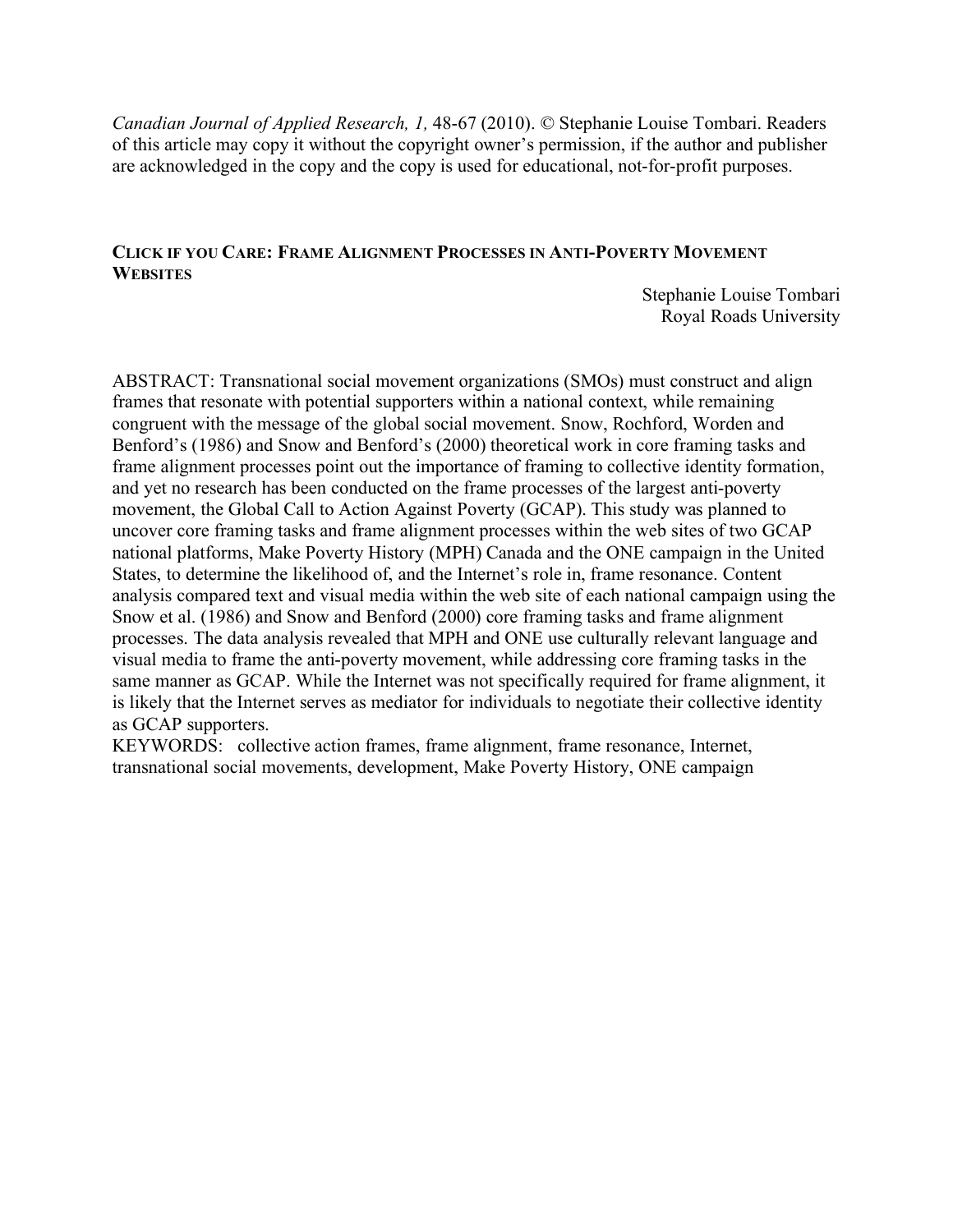# **Click if you Care: Frame Alignment Processes in Anti-Poverty Movement Websites**

Calling upon collective action is a process. Encouraging millions of people worldwide to act on behalf of a cause requires a complex combination of education, buy-in, proposed action and collective identity. Transnational social movements are increasingly turning to the Internet as a platform for reaching more people and driving collective action (Carty & Onyett, 2006). The manner in which social movement organizations (SMOs) mobilize supporters can be analyzed against what are called collective action frames (Johnston & Noakes, 2005). Movements frame a message in order to resonate with potential supporters. Sociologist and frame analysis scholar Erving Goffman (1974) describes frames as "definitions of a situation [that] are built up in accordance with principles of organization which govern events—at least social ones—and our subjective involvement in them" (Goffman, 1974, p. 10).

For SMOs, collective identity formation—that is, the process of forming a collective identity among individuals, and the negotiation of that identity among group members—depends on the movement's ability to create frames that resonate widely (Gamson,

1991; Snow & Benford, 2000). For example, brought on in part by a consistent message that plastic pollutes the planet, there has been a recent shift from plastic to reusable cloth bags. This is just one instance of collective action taken by consumers. Framing is then an intentional process and goal of the SMO, which employs various techniques and tools to align its ideology and goals with the beliefs and values of potential supporters, with the aim of engaging people in collective action for social change.

While frame alignment research has been conducted on transnational movements, there has not been significant research on the use of framing strategies in internet-based campaigns. The purpose of this paper is to identify and examine the use of frame alignment strategies by two internet-based national platforms of the Global Call to Action Against Poverty (GCAP) campaign in their attempts to increase civic engagement in the anti-poverty movement. How has GCAP, an SMO largely using the Internet for public communication and engagement, framed itself as a global anti-poverty movement, and how have its associated national platforms negotiated their identity to encourage mobilization, participation, and successful lobbying of world governments? This paper relies on Snow, Rochford, Worden, and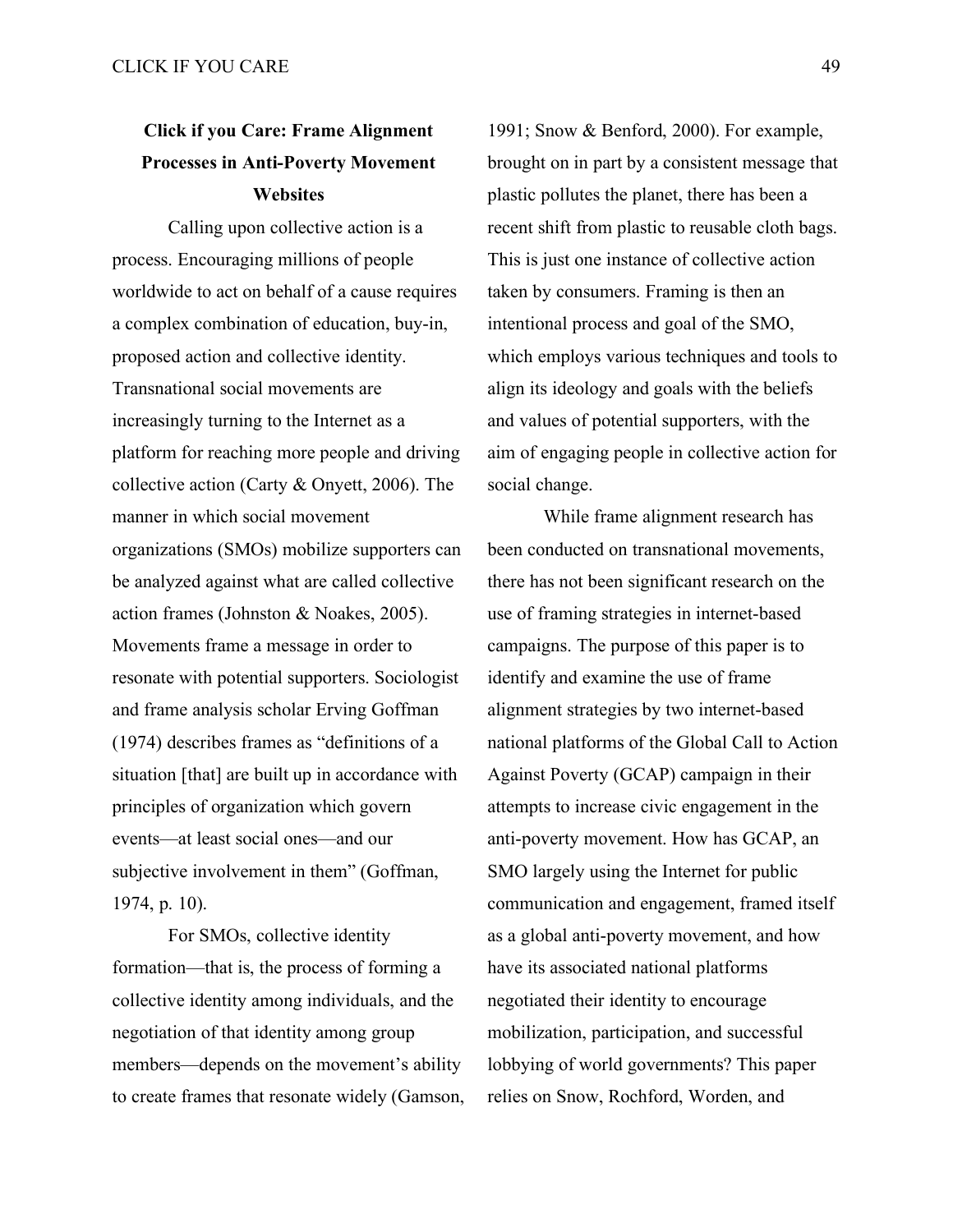Benford's (1986) and Snow and Benford's (2000) work in the development of core framing tasks and frame alignment, which pivot around the theory that well-constructed frames prompt a collective sense of identity that is essential to building social movements. It is the author's intent that this study will offer helpful insight for improving frame resonance in other internet-dependent social movements.

The study began with a literature review related to the use of the Internet by SMOs, along with literature related to core framing tasks and frame alignment processes by transnational social movements. A brief review of GCAP's website, www.whiteband.org, and GCAP's 2009-2011 Global Call To Action Against Poverty strategy for Snow et al. and Snow and Benford's core framing tasks was conducted to identify how GCAP publicly frames itself as an anti-poverty movement. Content analysis of two nationally-based GCAP campaigns, the ONE United States (US) campaign at www.one.org/us and Canada's Make Poverty History (MPH) campaign at www.makepovertyhistory.ca, was then conducted for the purpose of comparison with the research of Snow et al. and Snow and Benford, to determine congruency with the GCAP mission and vision and the presence of

core frame tasks and frame alignment processes. Both the presence of core framing tasks and frame alignment processes have been identified as possible indicators of a social movement's success in recruiting and mobilizing for their cause (Snow et al.; Snow & Benford).

## **The Global Call to Action Against Poverty (GCAP)**

In 2000, when the United Nations (UN) adopted a large range and ambitious list of objectives known as its Millennium Development Goals, anti-poverty activists rejoiced. Top of the list was the goal of cutting the number of the world's extreme poor and hungry in half by 2015. To do so would require worldwide improvements in education, gender disparity, child and maternal mortality rates, environmental sustainability and the incidents of HIV and AIDS. Though G8 members, including Canada and the United States, signed and committed to the terms of the UN Millennium Development Goals, it became evident to anti-poverty groups by 2003 that those commitments were not being met. This led to the establishment of the Global Call to Action Against Poverty (GCAP) in Johannesburg, South Africa, later that year (GCAP, 2009a).

The GCAP movement has one main objective: to hold world leaders to their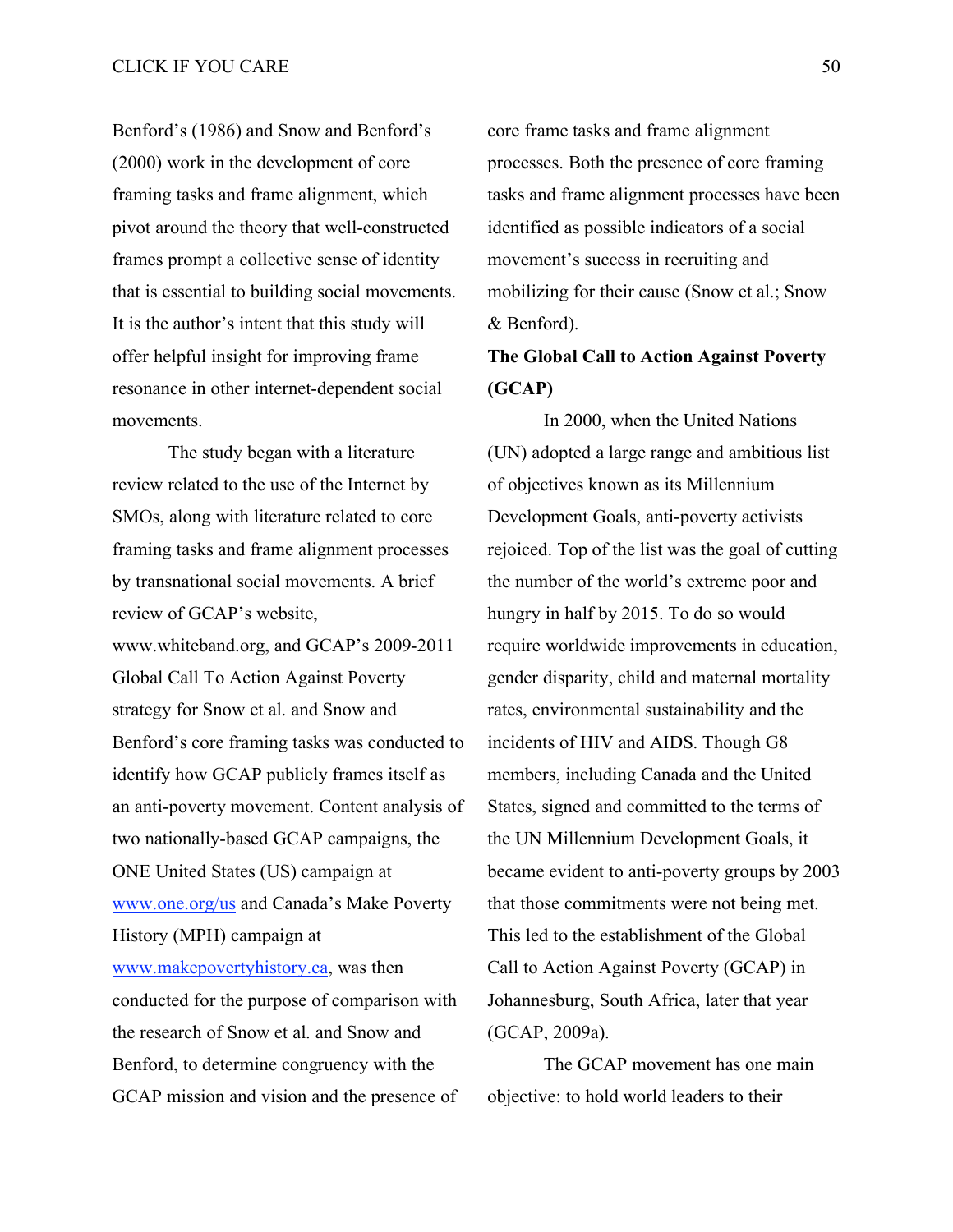promise to cut global poverty in half by 2015 (GCAP, 2009a). It argues that the world is in crisis, noting that one billion people live on less than one dollar a day, and 100 million more will be pushed into absolute poverty in 2009 (United Nations, 2008). Climate change, biofuels, changing diets, urbanization, natural disasters, unfair agriculture policies, trade subsidies, and fluctuating oil prices have all contributed to dramatic increases in food costs over the last two years (Sachs, 2008; United Nations). The global financial crisis has prompted the world's wealthiest nations to scale back food aid commitments to the world's poorest nations, despite the fact that every six seconds a child dies of hunger (World Food Programme, 2008).

GCAP's self-described mission is to "[challenge] the institutions and processes that perpetuate poverty and inequality across the world; to defend and promote human rights, gender justice, social justice, and security needed for survival and peace" (GCAP, 2009a). Its pursuit of that goal is heavily dependent on the Internet for raising awareness and mobilization; however, its success has been notable. On a single day, the movement urged one million Live 8 attendees around the world to 'click' their fingers every three seconds for each poverty-related death, while three billion people clicked on their

television sets and computers to watch (Live 8, 2009). The GCAP movement for the eradication of poverty has been based on nurturing similar grassroots anti-poverty movements around the world. The GCAP website explains its approach this way:

> The Global Call to Action Against Poverty is a coalition of international organizations, but also operates on a national level. Each country can mount its own campaign, and choose the important emphasis for the national campaign from within the framework of the Johannesburg Declaration. Each country can name its own campaign, but each campaign is linked to the Global Call to Action against Poverty. (GCAP, 2009b)

GCAP became a global force as an anti-poverty movement when national platforms acknowledged their common interest in poverty eradication. By 2005, the United Kingdom, Australia, and Canada had MPH movements, while the ONE campaign was debuting in Germany, France, and the United States as anti-poverty movements under the GCAP umbrella. An important communication objective was to ensure the national platforms remained aligned with GCAP's vision and mission, to ensure a consistent message was presented to world leaders. (GCAP, 2009a).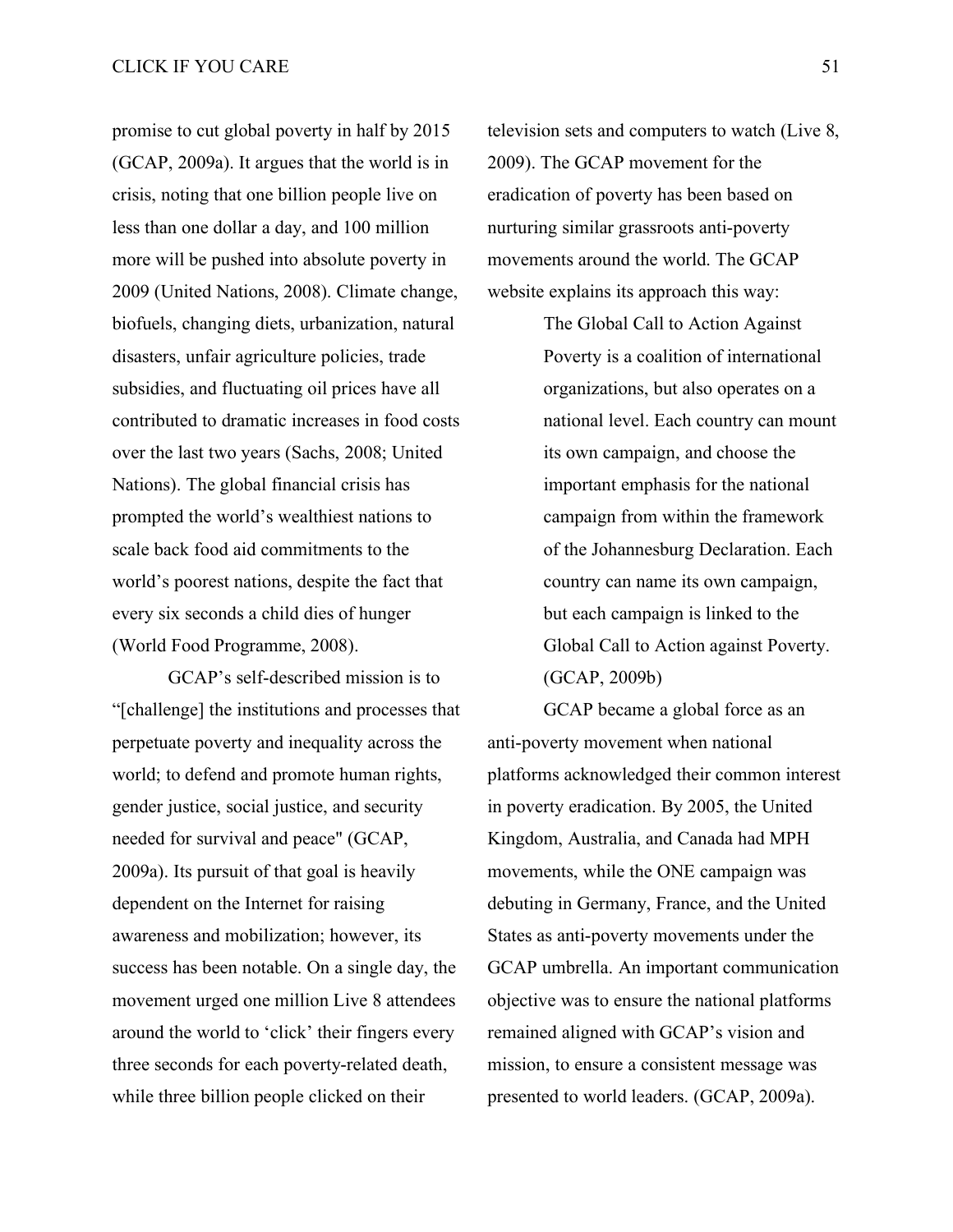The GCAP message to world leaders to "keep the promise" was as important to success as the campaign goals. The anti-poverty movement had to speak authoritatively and consistently to engage the most people in collective action for social justice.

### **Literature Review**

While rallying people, even people within the same country, to support a social cause or issue is not an easy task, it is essential to the goal of creating change. The social movement organization (SMO) must frame a message that inspires, and frame theory helps to explain the processes at work in effective collective identity formation. Successful social movements go transnational when they diffuse across borders around a single source of contention (Tarrow, 1998), and the Internet has served many SMOs in this task (Warf & Grimes, 1997; McCaughey & Ayers, 2003), including GCAP. Successful social movements do not happen by accident; they consist of carefully constructed processes of recruiting and deploying troops of people for social change.

## **Transnational Social Movements and the Internet**

The Internet has helped transform our perception of our global neighbour because the needs of The "Other" seem much like our own since the world started broadcasting on

YouTube. SMOs are increasingly turning to the Internet to help forge links across great distances on a variety of justice issues (Carty & Onyett, 2006). Some scholars applaud the Internet for thrusting social movements forward, while others suggest its limitations exceed its ability to serve the greater good.

The Internet has been used by SMOs in many different capacities including awareness building, advocacy, organization, mobilization, and direct action to varying degrees of success across national and cultural boundaries (Warf & Grimes; McCaughey & Ayers). Though social movement scholars tend to agree that interpersonal networks are a key ingredient for sustaining social movements over the long term (Tarrow), there is also consensus among advocacy researchers that the Internet has powerfully thrust the era of the transnational social movement forward (Warf & Grimes). One reason is that low-cost tools like e-mail make it possible for the SMO to run a campaign, even if it cannot afford a twopage spread in the National Post (Garrett, 2006). Furthermore, due to its capacity for mass, rapid information distribution, the Internet is not necessarily bound to cycles of political contention or media interest (Garrett). Despite this relative independence from the ebb and flow of politics, the Internet is still subject to weak messaging and bad timing.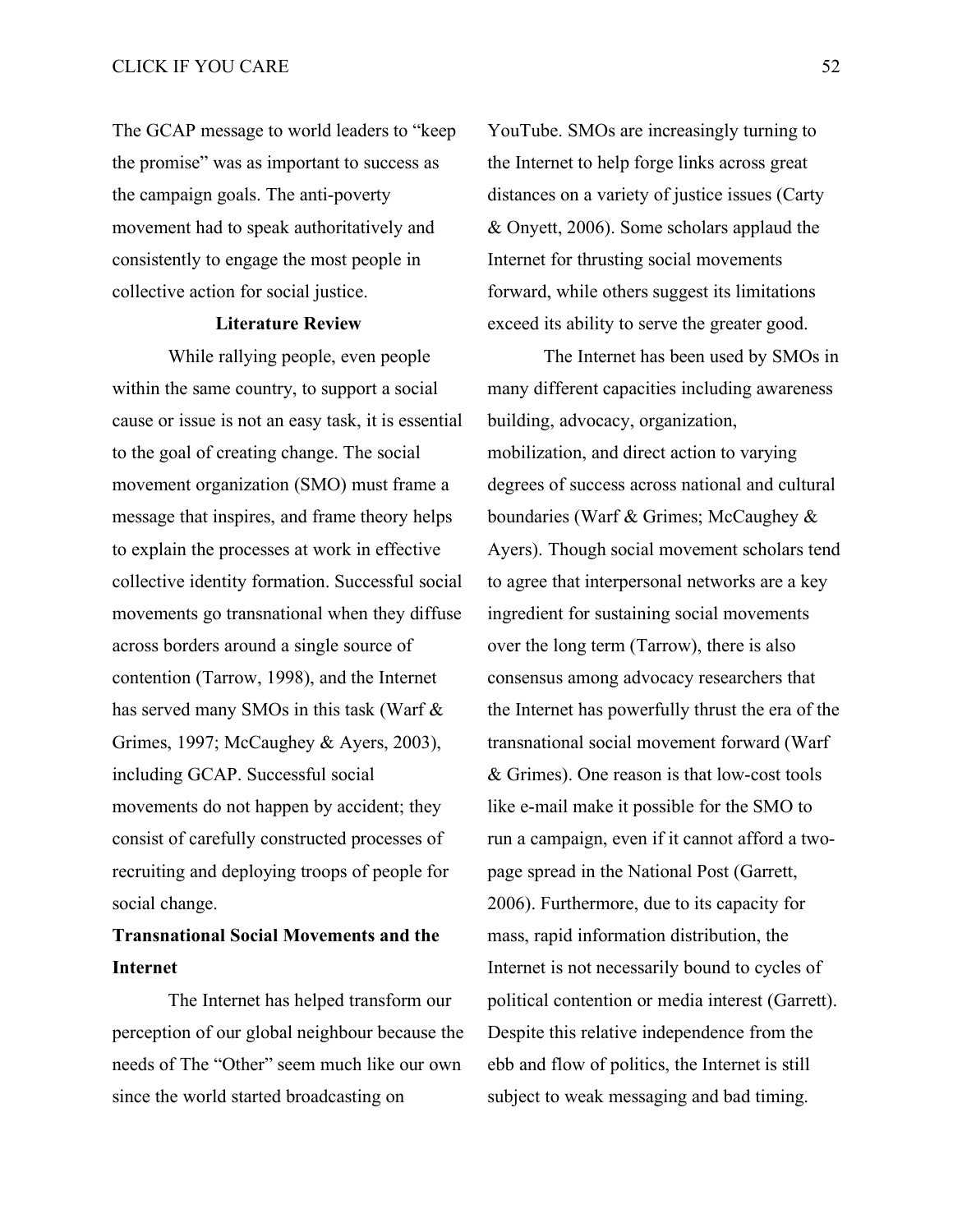Timing may not be everything in Internet campaigning, but it bears significant weight when trying to raise the social consciousness of the masses.

The new "cyber-diffusion" has thrust the social movement business forward, but the Internet, like any communication tool still in its adolescence, has the potential to do more harm than good (McCaughey & Ayers, 2003). One argument is that the Internet cannot be contained; information sent into cyberspace is subject to interpretation and manipulation by a wide range of recipients who might engage in activities counterproductive to a movement's agenda, such as staging riots for peace (McCaughey & Ayers). A well-constructed frame limits opportunity for any misunderstandings, thereby keeping social movement entrepreneurs and supporters on the same page. However, the Internet's limited accessibility is a concern for some social movement advocates. Often cultural groups most in need of a voice, such as indigenous tribes, have limited access to the Internet, and therefore must depend on those with the means and infrastructure to speak on their behalf.

Proponents of the Internet, maintain the web is currently the best option for those with limited finances and political freedom to seek justice and intervention: "For activists in the Third World, the Internet allows cheap access

to sympathetic counterparts abroad, without the need to obtain an exit visa" (Warf & Grimes, p. 264). The Zapatista movement in Chiapas, Mexico is one example of a grassroots SMO that used the Internet to voice its grievances for an international audience (Froehling, 1997). The Internet may be the safest place to stand up and point a finger at injustice amid political deterrence and threat. In unfriendly places in our world, internet access provides activists with the ability to speak freely with a safe degree of anonymity. **Collective Identity, Collective Action, and Framing**

GCAP's mission is to help end poverty. Its key strategy is to unite people around the world to put pressure on governments to meet their millennium aid promises by 2015 (GCAP, 2009a). How well GCAP and its national platforms have presented a uniform message that resonates across political borders can be contingent on how well it frames issues. Framing a problem or issue that resonates across political borders is crucial for the global SMO in collective identify formation, and the Internet has been a conduit in the collective identity process that raises collective action (Snow et al.,1986; Snow & Benford, 2000; Johnston & Noakes, 2005). Tarrow (2005) states that the global justice movement has had to adapt to cultural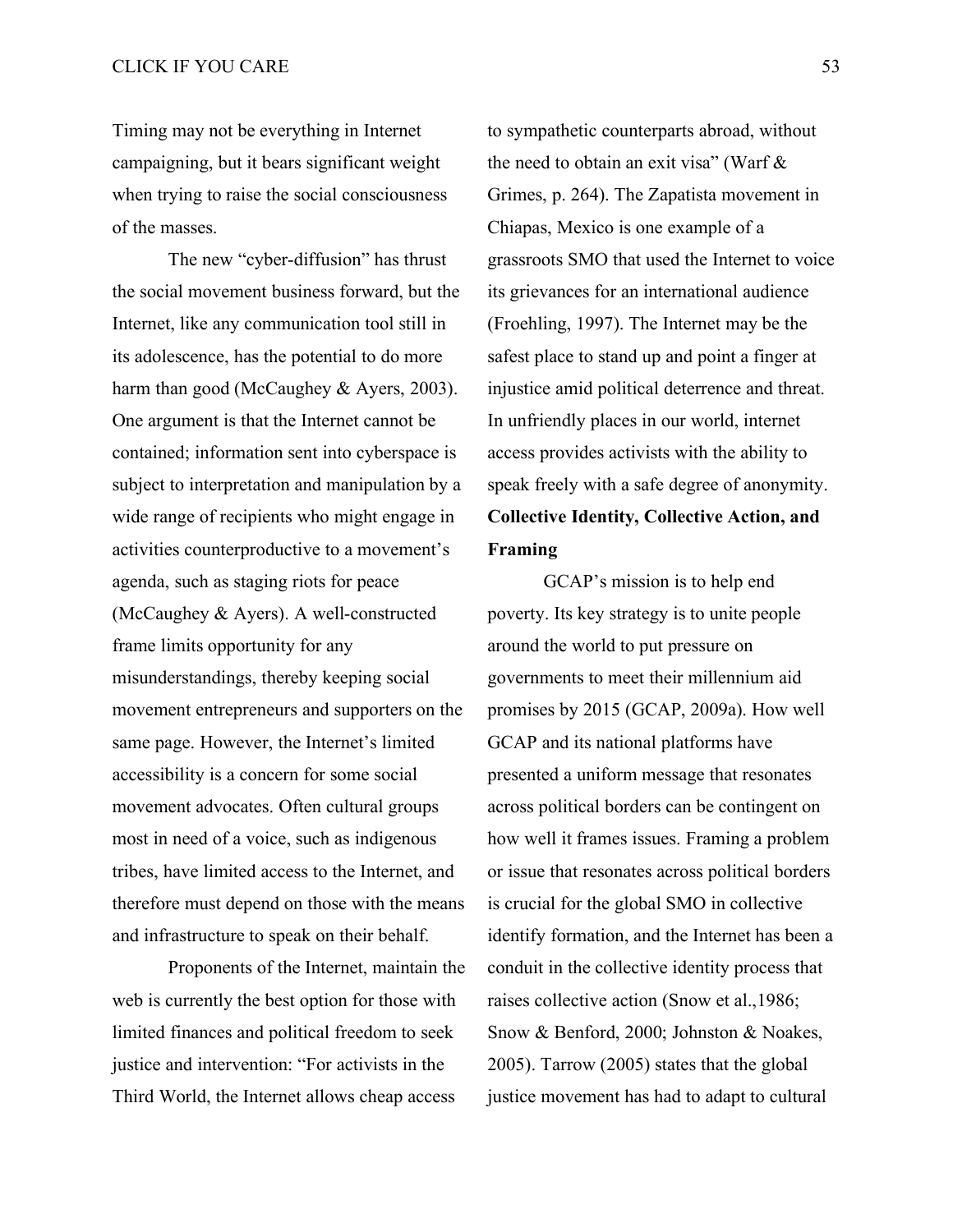differences while unifying diverse peoples under a common theme pulled from complex issues. Carty and Onyett (2006) suggest that one defining feature of the growing number of transnational movements is that they tend to frame, interpret, and attribute their grievances to global issues, including global standards of justice. For example, while Greenpeace national platforms tailor their message to achieve local goals for environmental sustainability, such as the anti-tar sands campaign in Canada, the global ethic for human justice and sustainability under the Greenpeace brand stands. Strong global movements have strong universal messages that serve as a bedrock on which national movements can be built and sustained.

SMOs do not only want the individual to sympathize with their causes, they want the individual to personally identify with the movement. The process of identifying with a group is called collective identity formation. Gamson (1991) says that collective identity formation is "a process in which movement participants socially construct a 'we' that becomes, in varying degrees with different individuals, part of their own definition of self" (p. 45). The SMO constructs frames in a deliberate manner, similar to the way an individual may create a set of schemes to make sense of the world (Goffman, 1974). What sets

the social movement frame apart is its dependency on the wider collective to recognize and identify with a single constructed reality (Goffman). Collective action frames inspire and legitimize claims and campaigns, and they help interpret what is going on in the world, condensing it into digestible and easily processed chunks of information that groups of people can identify with and support (Snow & Benford, 2000). Collective identity of an organization depends greatly on that organization's ability to frame an issue in a way that resonates with the masses. The Live 8 concerts on July 3, 2005 united three billion people around the world under the banner of basic rights to food, water, and education. Sharing common values attaches the individual to the group, and enhances a sense of self (Ayers & McCaughey, eds., 2003).

The SMO may attempt to 'implant' its values in the minds of potential followers, but a good communication strategy recognizes that frame construction is a two-way street. Johnston and Noakes (2005) cite research that claims the construction of collective action frames is a negotiated process between the SMO, the individual, and culture. Conversely, SMOs often craft frames by selectively deciding what to say and what not to say, and cultures often participate in framing as well,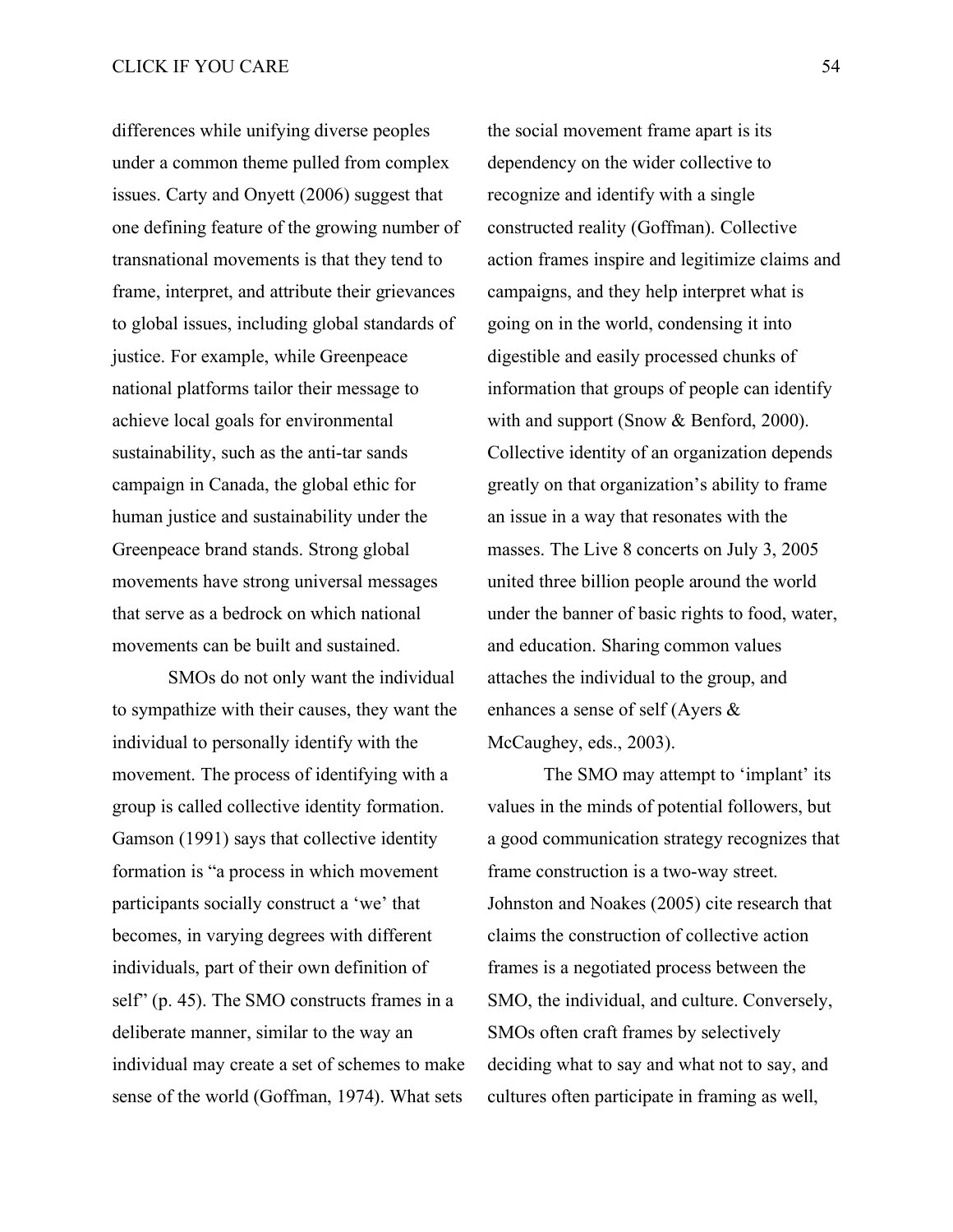by adapting and shaping frames to reflect their cultural ideals, norms, and priorities (Johnston & Noakes). Therefore, frames can be negotiated across borders. Gamson (1991) explains it this way:

> Framing is also critical in establishing cross-national networks of activists. By facilitating flows of information across national borders, organizations with transnational ties can help cultivate movement identities, shape new activist frames, transcend nationally defined interests, and build solidarity with a global emphasis.

Greenpeace is again a good example of an organization that effectively frames its bottom line message, environmental justice and sustainability, across borders by ensuring the message is both culturally relevant and of universal importance. It is likely then that transnational movements like Greenpeace and GCAP make highly selective choices from the colour palette in order to paint the world as it will be most recognized.

Frames that create emotional bonds between activists also help solder and sustain collective identity (Klandermans, 1994; Melucci, 1996). A person is more likely to join a social movement when he or she experiences a strong feeling such as anger or sadness

(Jasper & Polletta, 2001). The peace movement against the 2003 war in Iraq may not have gone global were it not for an overwhelming sense of injustice by people around the world (Carty & Onyett). Emotional involvement strengthens an individual's commitment to a movement like GCAP, while reducing their likelihood of giving up.

Frame construction plays a leading role in the formation of collection identity for the purposes of mobilizing transnational movements like GCAP. Movement scholars have narrowed down the tasks and processes of framing in order to better study the evolution, growth, and maintenance of healthy social movements. Snow et al. (1986) and Snow and Benford (2000) identify three framing tasks that foster collective identity formation: diagnostic framing, prognostic framing, and motivational framing. Diagnostic framing identifies the problem and assigns blame, such as when people blame fast food restaurants for widespread obesity. Prognostic framing identifies potential outcomes of an organization's strategic direction, such as lobbying for food labels that provide better information to the consumer. Motivational frames give potential followers a reason to act and get involved, like calling for anti-pollution legislation that could improve the health of future generations (Snow & Benford). The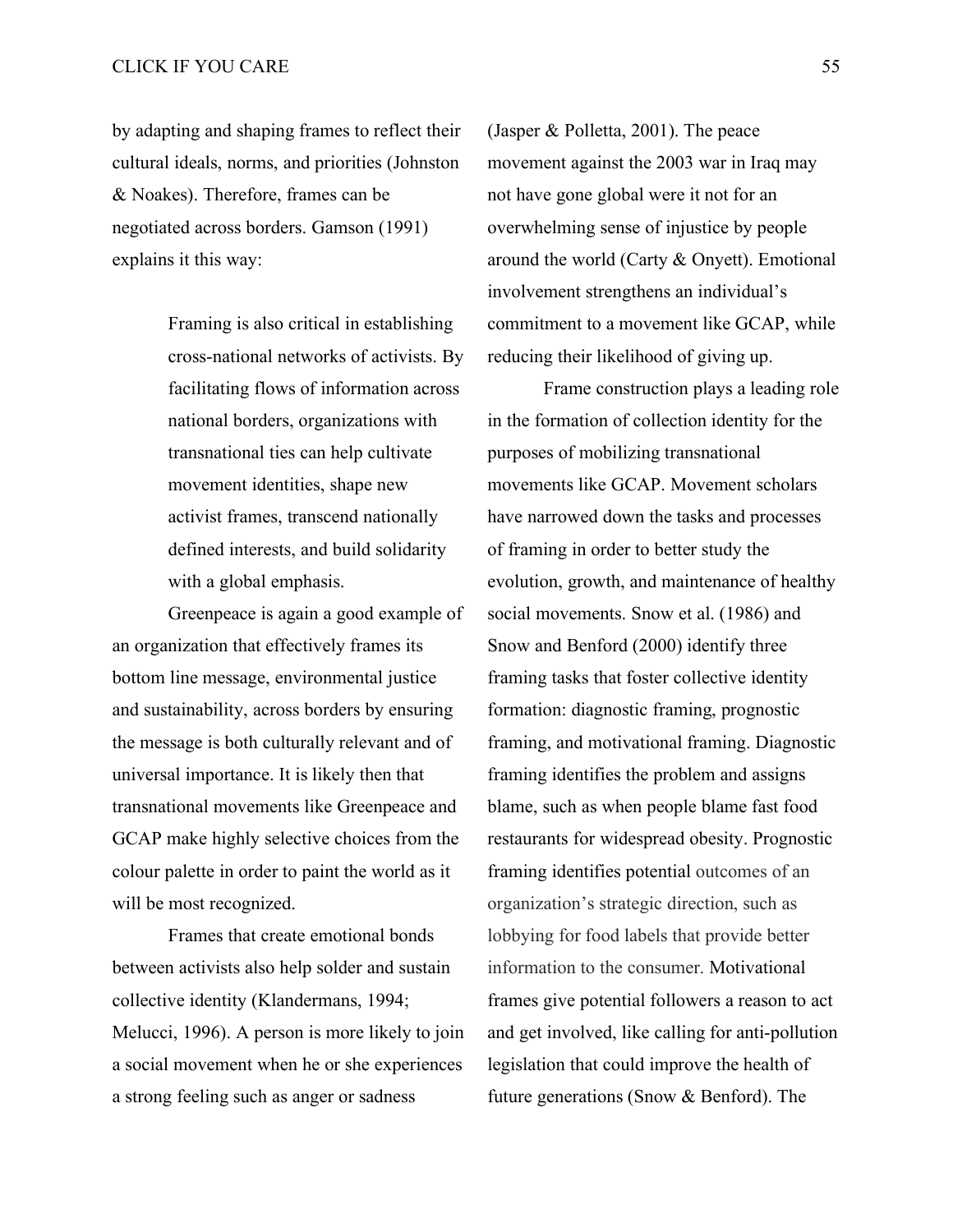assumption is that by successfully framing the issues, strategies, and actions, the SMO will have a greater likelihood of resonating with the masses, therefore providing context for collective action and identity formation.

Frames need to align with the values and norms of the individual, which are often carved out by culture. Snow et al. (1986) point out the importance of frame alignment in movement participation, which is described as "the linkage or conjunction of individual and SMO interpretative frameworks" (p. 467). Frame alignment strategies are employed by SMOs like GCAP to improve the likelihood of frame resonance with potentially new supporters (Johnston & Noakes, 2005). Snow et al. and Snow and Benford outline the four basic processes of frame alignment: frame bridging, frame amplification, frame extension, and frame transformation. The presence of these processes in the MPH and ONE campaign web sites improves the likelihood of effective collective identity formation. Frame bridging connects two ideologically similar ideas to create a single frame (Snow et al.; Snow & Benford). Gamson (1991) explains, "all social movements have the task of bridging individual and sociocultural levels. This is accomplished by enlarging the personal identity of a constituency to include the

relevant collective identities as part of their definition of self" (p. 41). An environmentalist who identifies with GCAP after learning about the impact of climate change on the poor will have experienced frame bridging. Frame bridging by ONE or MPH would enlarge a person's sense of self to include anti-poverty activist.

Frame amplification often uses discursive processes to appeal to people's emotions and cultural values to increase relevancy and encourage involvement (Snow & Benford). Johnston and Noakes (2005) state that frame amplification is the slogan or bumper sticker that sums up the movement in a few short words. The slogan "Make Poverty History" performs the task of frame amplification by boiling the anti-poverty movement down to three words, thereby simplifying the movement's goal into something easy understood, action-oriented, and attainable. Frame amplification simplifies the complex.

Frame extension occurs when a movement reaches beyond its own goals in an attempt to resonate with a particular culture's core beliefs, such as a movement that appeals to the American concept of liberty (Johnston & Noakes; Snow et al.; Snow & Benford). Finally, frame transformation is the complete overhaul of ideology: Martin Luther King's "I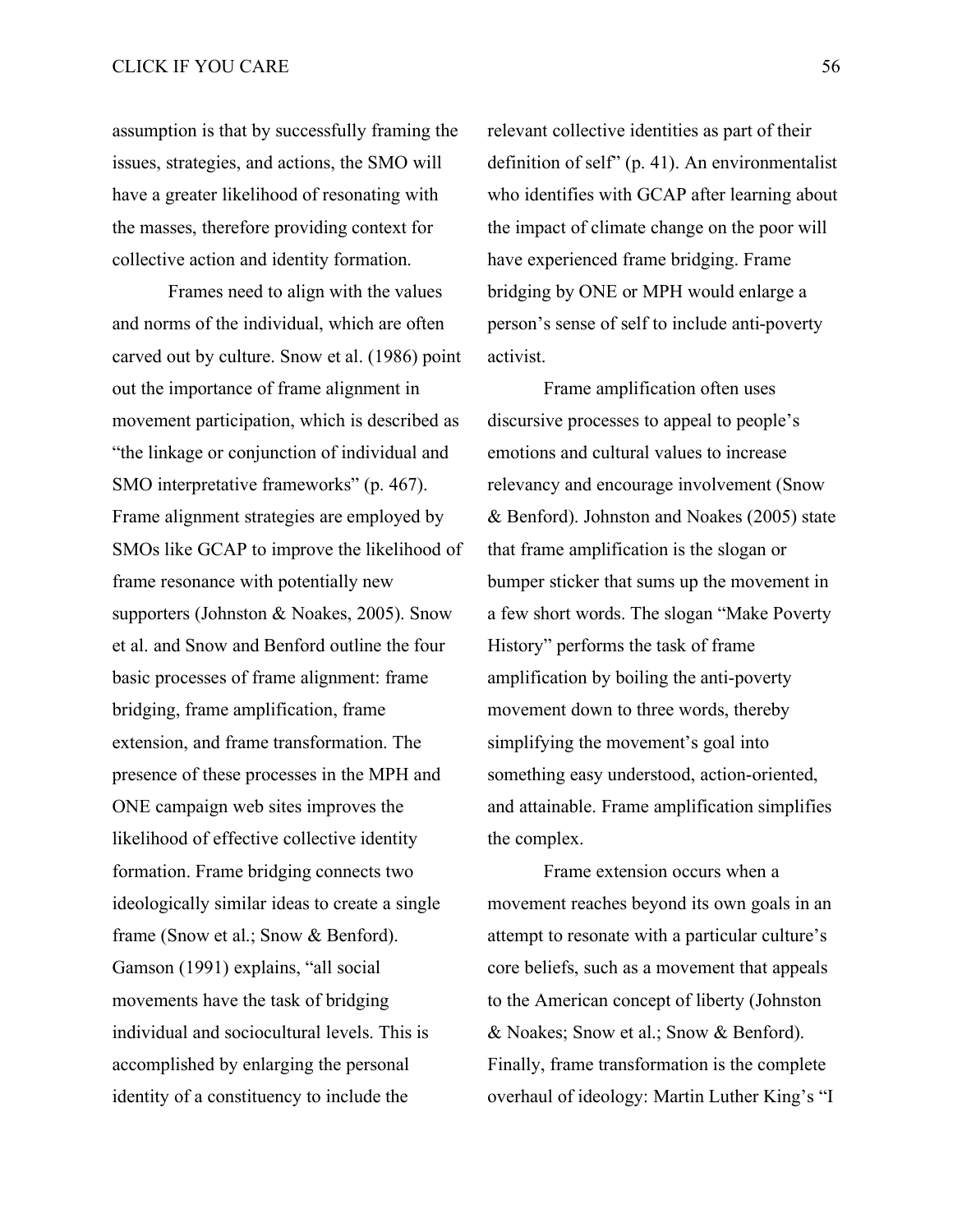have a dream" speech may have served that purpose to transform racism (Snow & Benford). Frame extension offers a hand; frame transformation expands the mind. It is then for MPH and ONE to use frame alignment processes to reach out to as many people as possible and inspire them to advocate for change. If GCAP is the spider, MPH and ONE are strands in the web, and poverty is the fly.

Successful social movements expend considerable energy on framing the causes, problems, and solutions of an issue, as well as on frame alignment that will resonate best with potential supporters and align them for collective action. MPH Canada and the ONE campaign have yet to be studied for frame resonance with potential followers. By looking for frame alignment processes at work within each campaign, the author might be able to predict success, and then determine ways to improve collective identity formation and collective action.

### **Method and Analytical Framework**

The analytical framework for this study was based on Snow and et al.' (1986) and Snow and Benford's (2000) work in core framing tasks and frame alignment processes, which indicates that well-constructed frames help spawn a collective sense of identity necessary for collective action. Frame

alignment processes—frame bridging, frame amplification, frame extension, and frame transformation—were searched in text and video within MPH and ONE web sites to infer likelihood of frame resonance. The method for data collection was as follows:

> i. GCAP's core diagnostic, prognostic, and motivational frames were identified and categorized by reviewing the GCAP web site at www.whiteband.org and GCAP 2009- 2011 strategy document; ii. Content analysis of the MPH Canada web site at www.makepovertyhistory.org and the US-based ONE campaign website at www.one.org was then conducted between March 1 to March 20, 2009, to uncover congruence with GCAP's core frames and characteristics of Snow et al. (1986) and Snow and Benford's (2000) four frame alignment processes that both deepen resonance with GCAP, and deepen resonance with the national platform. Web page content was compared against Snow et al. and Snow and Benford's four frame alignment processes—frame bridging, frame amplification, frame extension, and frame transformation—to infer campaign frame resonance with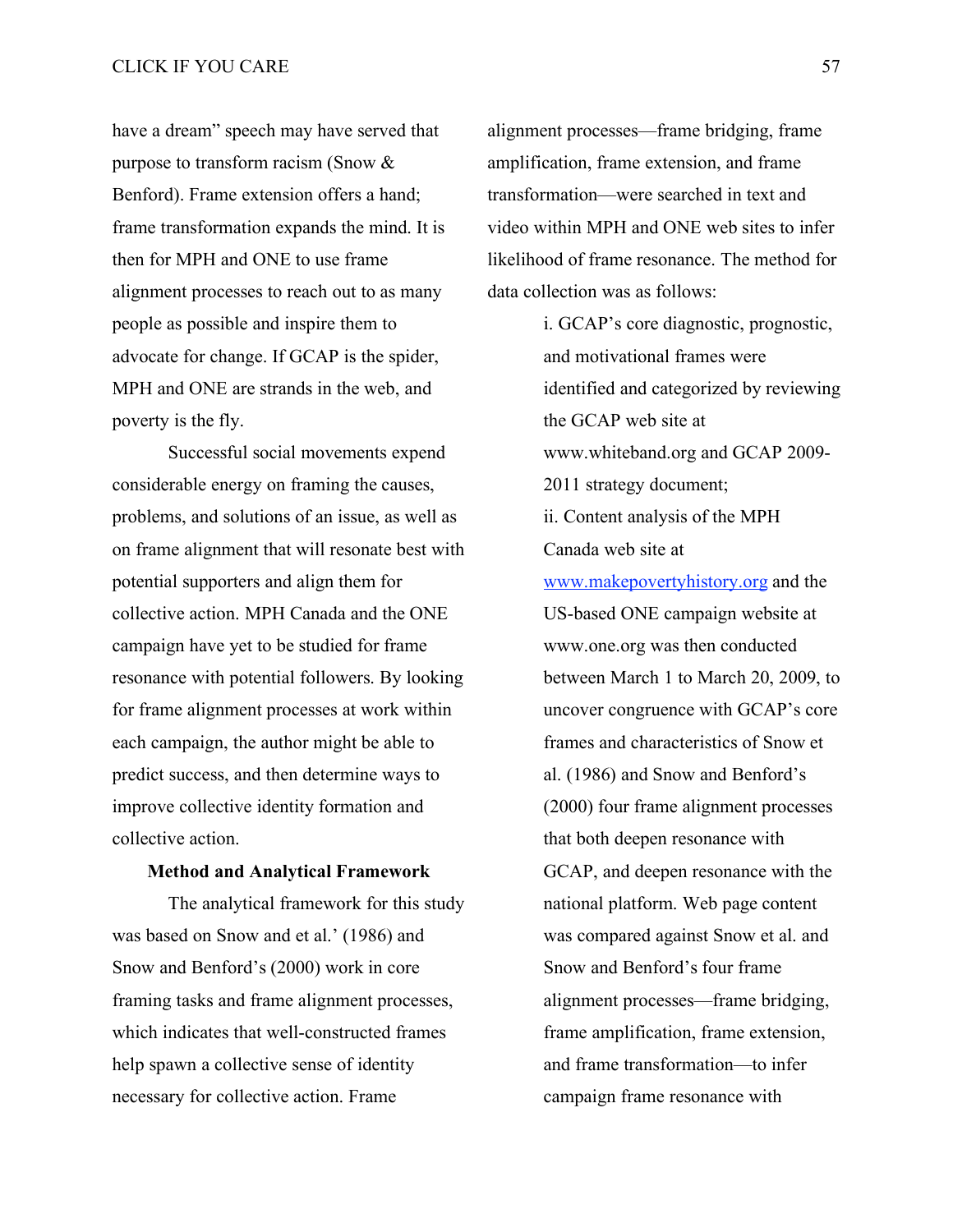potential adherents and therefore encourage action by visitors to each campaign site. Frame bridging links ideologically similar ideas to create a single frame. Frame amplification simplifies a movement's message. Frame extension broadens a movement's message to appeal to core cultural beliefs, and frame transformation reconfigures a potential adherent's ideology to reflect that of the social movement.

Evidence of each of the four frame alignment processes as defined by Snow and Benford (2000) were sought in text, photos, and video on each web site. Data were categorized by asking the following questions: Does this phrase, photo, or video address the core framing tasks outlined by GCAP? If no, then the researcher moved on to the next phrase, image, or video on the web page. If yes, then the researcher asked: what frame alignment strategy was used and how was it used? Textual, photographic, or video data were then measured against each of Snow et al. (1986) and Snow and Benford's (2000) four frame alignment process categories, and the data recorded for further analysis as to the possibility for collective identity formation. Pages analyzed in this study were limited to the home page and the first generation

daughter pages. Additionally, if pages were available in two or more languages, only pages in English were studied. Limiting the number of pages kept the study simple and scientific, as each campaign web site had equal opportunity to show proof of frame alignment processes within a set grouping of pages, thereby reducing the likelihood of researcher bias. The website structure diagrams in Figure 1 show the home and daughter pages of each campaign web site analyzed in this study.

### **Results and Discussion**

Identification of the three core framing tasks at work in the GCAP 2009-2011 strategic directions document revealed how GCAP currently frames the anti-poverty movement: GCAP diagnoses and prognoses poverty in terms of systemic issues and uses ethics of basic human rights and past campaign successes to motivate people to get and stay involved in the anti-poverty movement.

### **Diagnostic Framing**

Diagnostic framing identifies the problem and the culprit. GCAP frames poverty because of internal conditions, such as dictatorial governments and high unemployment rates, as well as external events aggravated by a global economic crisis beyond the control and without fault of the poor. The external events explicitly mentioned are: rising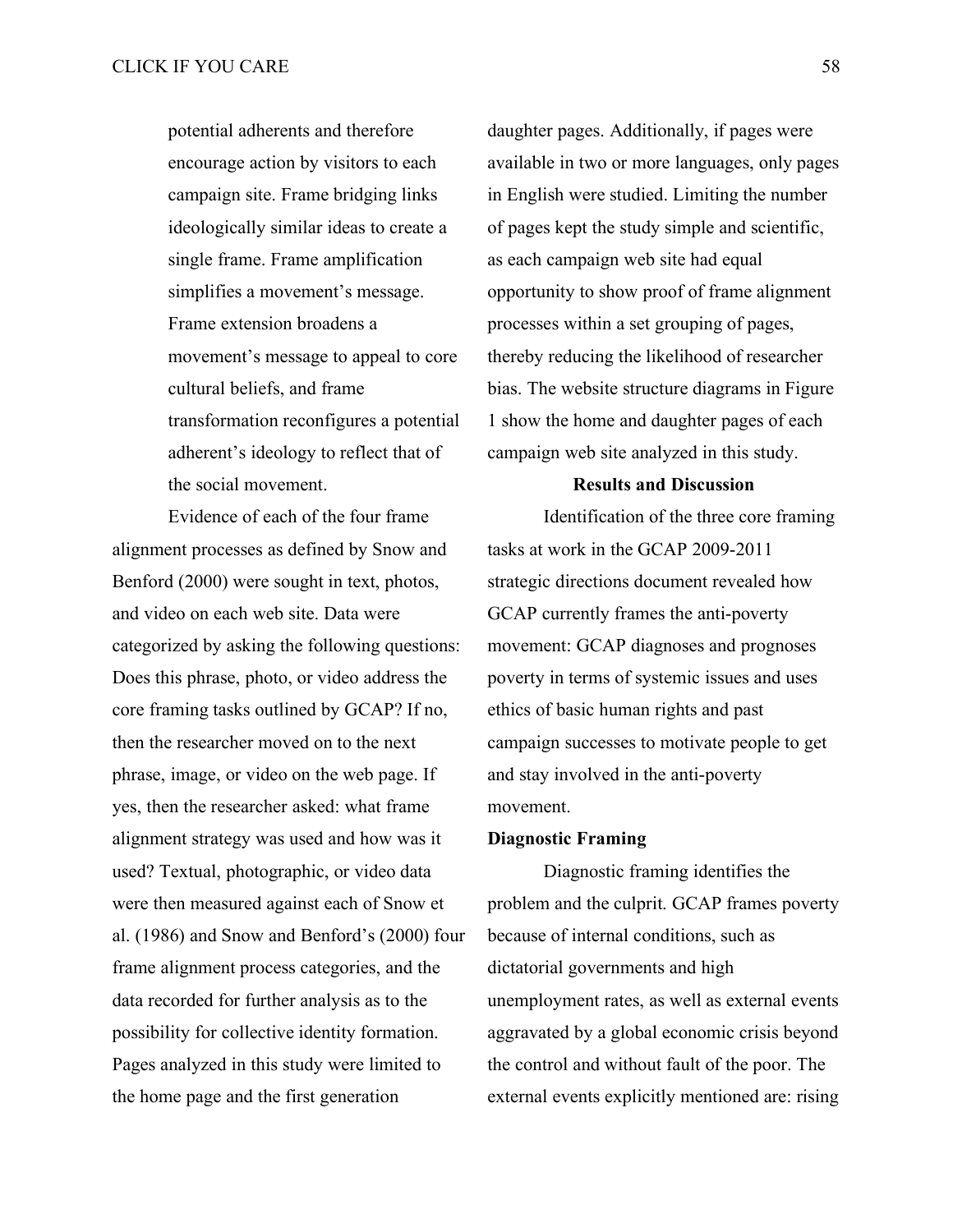

Figure 1. Home page and daughter pages in ONE campaign and MPH Canada, March 2009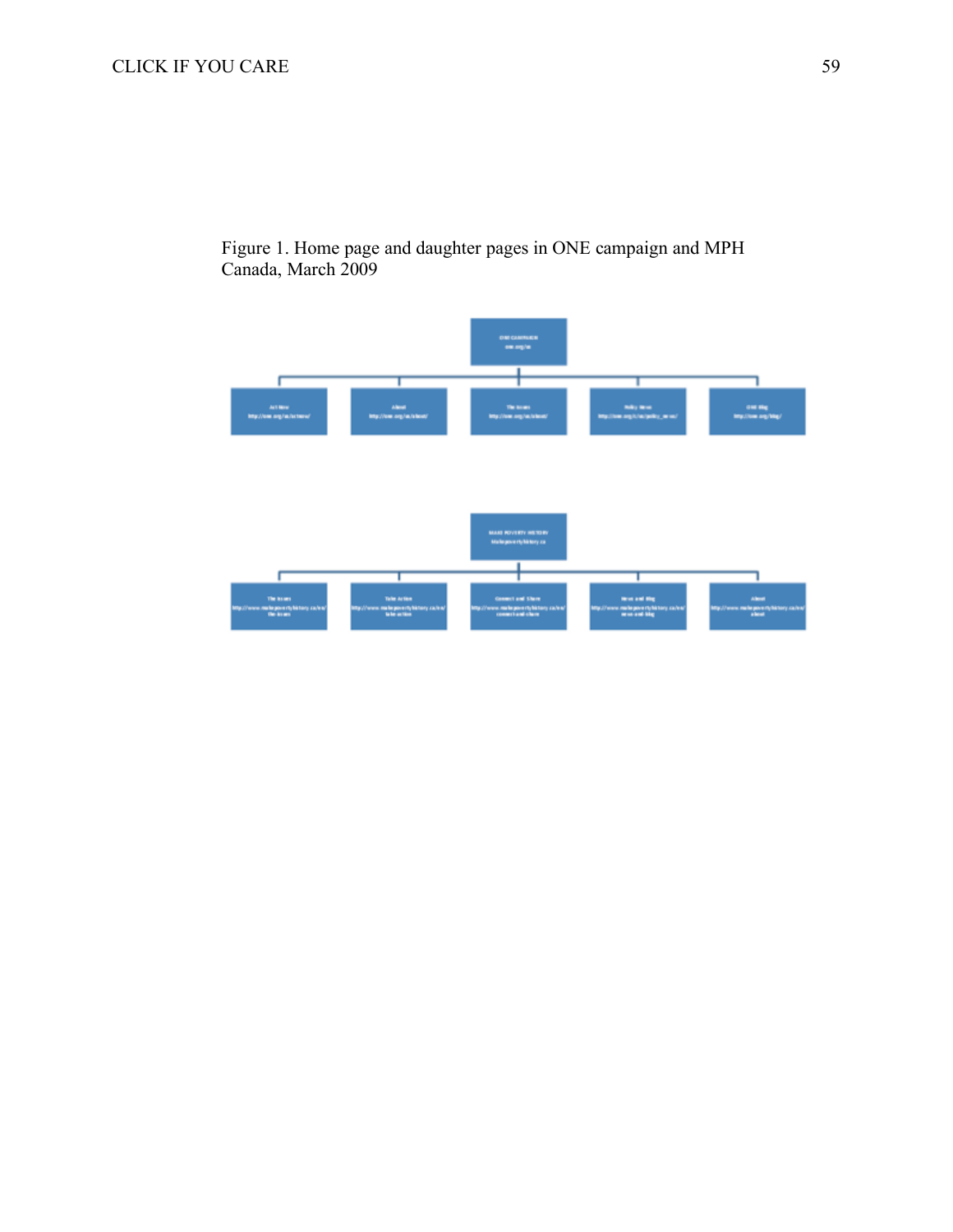food and fuel prices; backsliding aid commitments by G8 members; climate change; and biased trade agreements and alliances among wealthy nations that marginalize poor nations, such as G8 and G20 limitations on contributions from countries with low Gross Domestic Products (GCAP, 2009a). Gender inequality, conflict, and militarization—such as those issues currently occurring in Iraq and Afghanistan—complete GCAP's diagnostic framing.

## **Prognostic Framing**

Prognostic framing explores strategies and solutions to the problem. GCAP's route to addressing global poverty is described in six main lobbying priorities for 2009-2011. The priorities include: increase aid from each G8 country to at least 0.7 per cent of Gross National Product (GNP); cancel 100 per cent of the debt to the poorest countries; develop a new gender equality monitoring system within the *Paris Declaration on Aid Effectiveness*; abandon trade policies that hurt poor countries and foster "fair" trade; establish a legal strategy that enforces the fulfillment of aid commitments; and halt and reverse the effects of climate change. In addition to lobbying government and the World Trade Organization (WTO) directly, GCAP cites an exhaustive list of strategies for achieving these goals,

including public awareness campaigns, support for GCAP national platforms, and increased influence with global multilateral organizations, such as the United Nations and the International Criminal Court (GCAP, 2009c).

#### **Motivational Framing**

Motivational frames provide possible supporters with reasons to act and get involved with the issue. GCAP primarily answers the need for this framing by pointing to its successes in its first four years as proof of the power seen in solidarity. It specifically cites the movement's influence on the European Union (EU) commitment to increase aid to 0.7 per cent by 2015 (GCAP, 2009b) and its annual Stand UP and Take Action campaign, which attracted 169 million people in 113 countries to participate in 2008 (GCAP). In terms of motivational framing, GCAP also advances the argument that there is simply enough global wealth to eliminate extreme global poverty. Among its statistics, it notes that The United States spent four per cent of its GNP on bank bailouts in 2008-2009, while 0.2 per cent of GNP had been that country's highest foreign aid commitment to date.

Diagnostic, prognostic, and motivational core frames provide a framework for national coalitions to run advocacy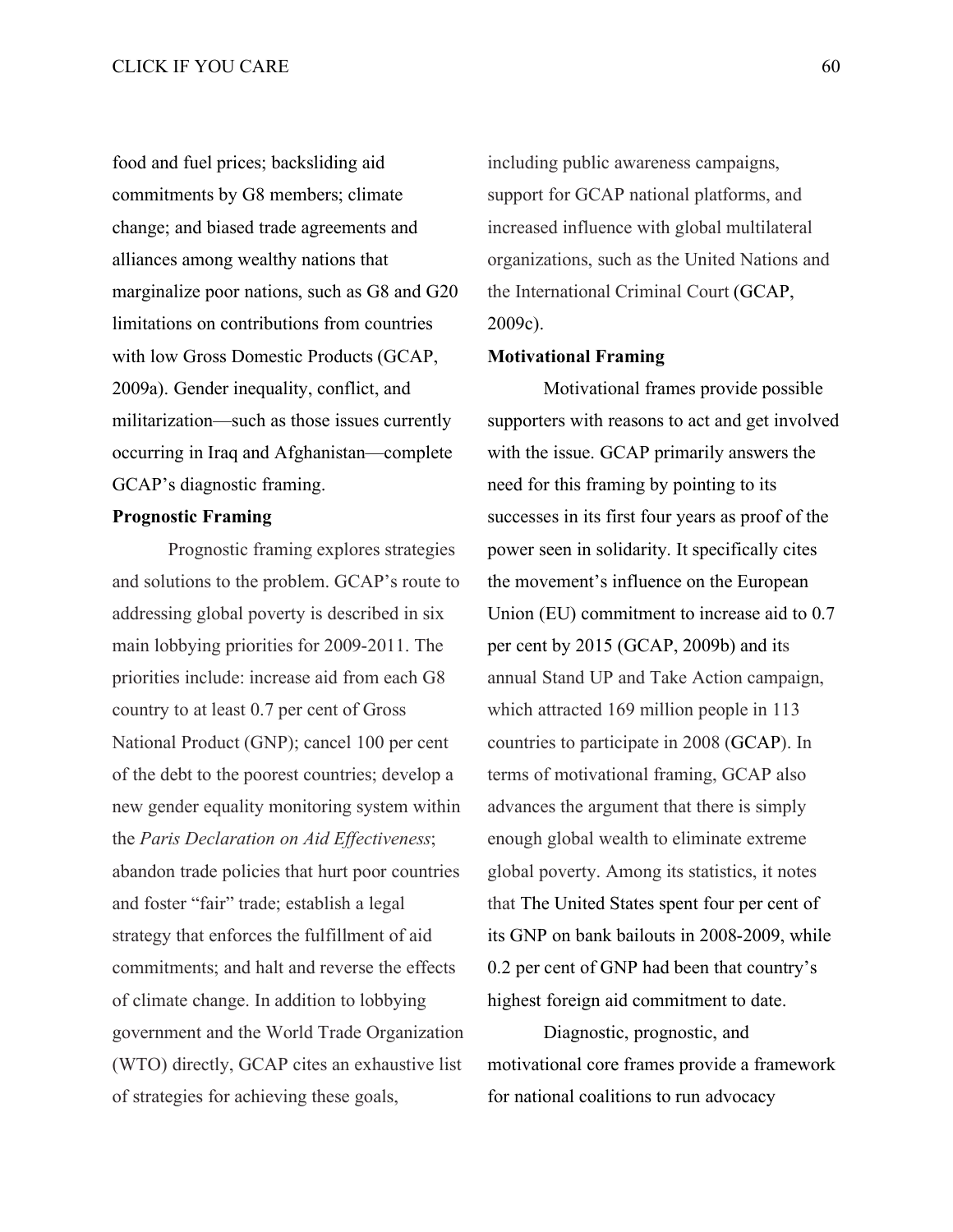campaigns that speak to justice issues at home and around the world. Campaigns for Dalit rights in India and poverty reduction for Canadian children are examples of national platforms addressing a domestic social injustice, while remaining compliant with the wider GCAP core frames.

## **Frame Alignment Processes Within MPH and ONE Web sites**

**Make Poverty History (MPH).**

Successful frame alignment fuses selfidentity with the aims and goals of the collective to mobilize action. MPH Canada knows what it is, whom it is trying to recruit, and how to frame its message to resonate with the greatest number of Canadians. The result: over 250,000 Canadians have signed on to make poverty history since 2005 (Make Poverty History, 2009b). It is not surprising then that MPH emphasizes recruitment on its home page, choosing to highlight all diagnostic, prognostic, and motivational core frames.

### **Frame bridging.**

Linking two identities together is the goal of frame bridging. MPH suggests that being a Canadian is tantamount to being a humanitarian. It suggests, "...Canadians, including the Canadian government, care deeply and react generously when the world is faced with humanitarian disasters" (Make

Poverty History, 2009c, (¶ 4). As humanitarians almost by default then, Canadians should want to 'make poverty history' to solidify their sense of self and confirm what the world believes about them: Canadians cares about others. Frame bridging, in this case, serves as a reminder to site visitors that compassion is an inherently Canadian trait and taking action for the plight of the poor is an act of patriotism.

### **Frame extension.**

Frame extension is another process that seeks to strike a cultural chord with the intent of prompting collective action. MPH's prognoses are congruent with those cited in the GCAP 2009-2011 strategy document: increase aid to 0.7 per cent of Canada's GNP, rewrite international trade law to protect human rights and the environment, and cancel 100 per cent of debt held against the poorest countries. Furthermore, the MPH web site lists "end child poverty in Canada" as one of MPH's campaign goals, which is a "help those at home" approach to frame extension that still echoes the core prognostic frames of the GCAP movement. By employing frame extension, MPH increases the chance that the GCAP message will resonate with a larger number of Canadians, including those Canadians most concerned with helping Canada's poor first. MPH continues to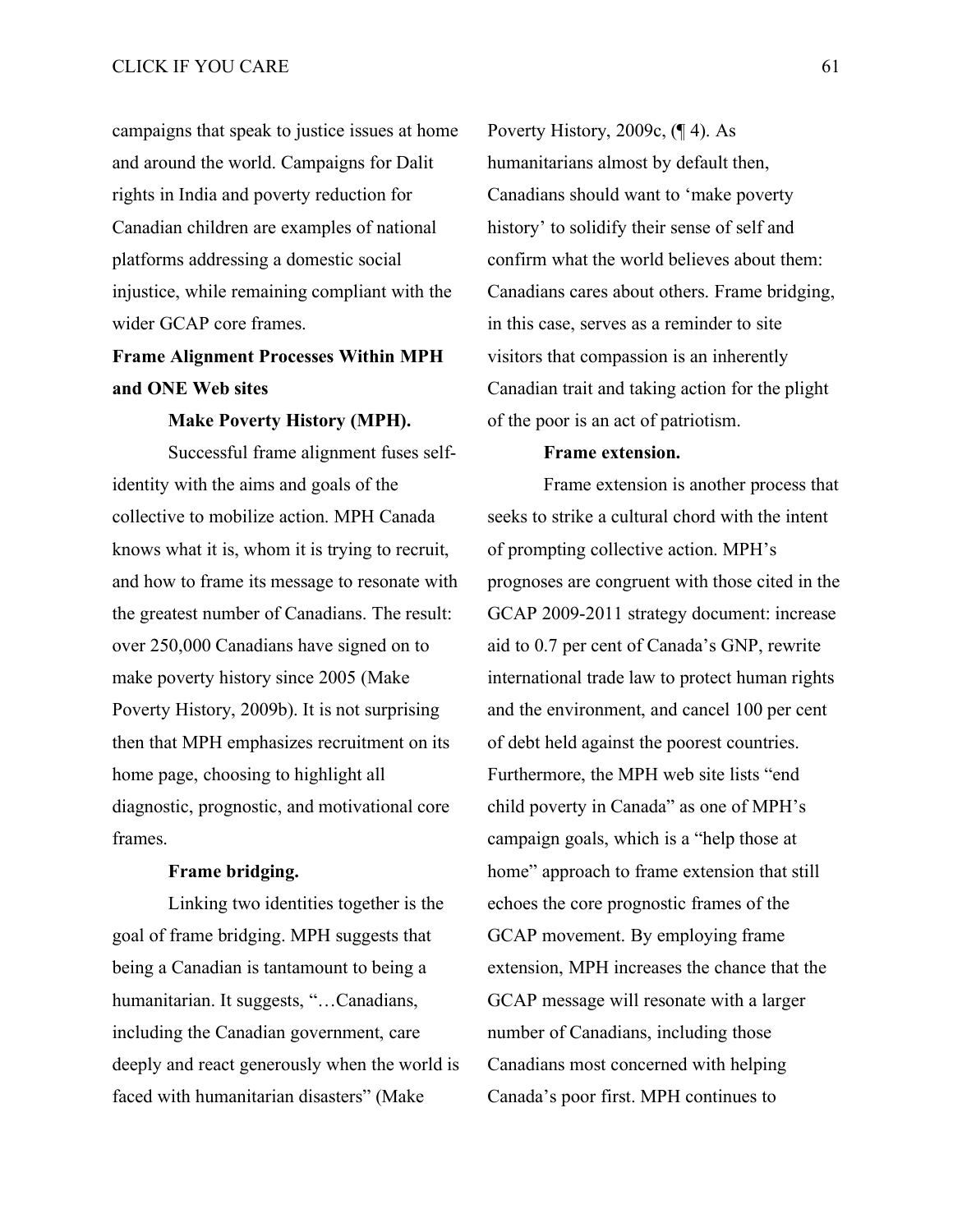negotiate its identity within the GCAP structure as a national movement by appealing to a typical Canadian value: help others in need.

### **Frame amplification.**

MPH applies frame amplification as a means of increasing resonance of the 0.7 per cent objective by summing up the diagnosis and prognosis in four words: "Get to the point" (Make Poverty History, 2009a) The slogan serves as a summary of what needs to be done, and what the Canadian government has not done, so far. Frame resonance, as described in the literature review, can be improved when a movement takes steps to identify with the ideals and values of a culture. As we have seen, the MPH web site attempts to bridge nationalist values with a transnational movement by appealing to Canadian pride. For example, the Get to the Point video, which was sent to e-mail inboxes and is embedded in the MPH home page, features Canadian celebrities like Feist, Jann Arden, Tom Cochrane, and George Stroumboulopoulos speaking to the need, and the relative ease, of increasing international aid by 0.7 per cent. While discursive strategies like the Get to the Point slogan can stand alone, the video addresses all three of Snow et al. (1986) and Snow & Benford's (2000) core framing tasks and applies three frame alignment processesframe bridging, frame alignment, and frame extension—which serve to improve resonance in under a minute.

### **The ONE Campaign**

**Frame bridging and frame extension.**

Similar to MPH Canada, the ONE campaign attempts to bridge patriotism with anti-poverty advocacy. The home page is primarily driven by "what's new" in the American effort to end world poverty; recent campaign successes, legislative changes, and national anti-poverty activities provide an American context to the global anti-poverty movement (ONE, 2009a). Recruitment is not given the same attention as on the MPH home page; the ONE campaign seeks to inform first, possibly suggesting different degrees of global poverty awareness between Canadian and American audiences. Extensive personal experience with managing bi-national, Canadian and American, fundraising, and awareness campaigns suggest this might be accurate. Efforts to raise financial donations from Americans following the Southeast Asia tsunami in 2004 proved to be a more difficult task than it was in Canada. On the other hand, Americans emptied their pockets readily and most generously for Hurricane Katrina relief in 2005. Frame bridging must therefore be sensitive to cultural awareness and motivation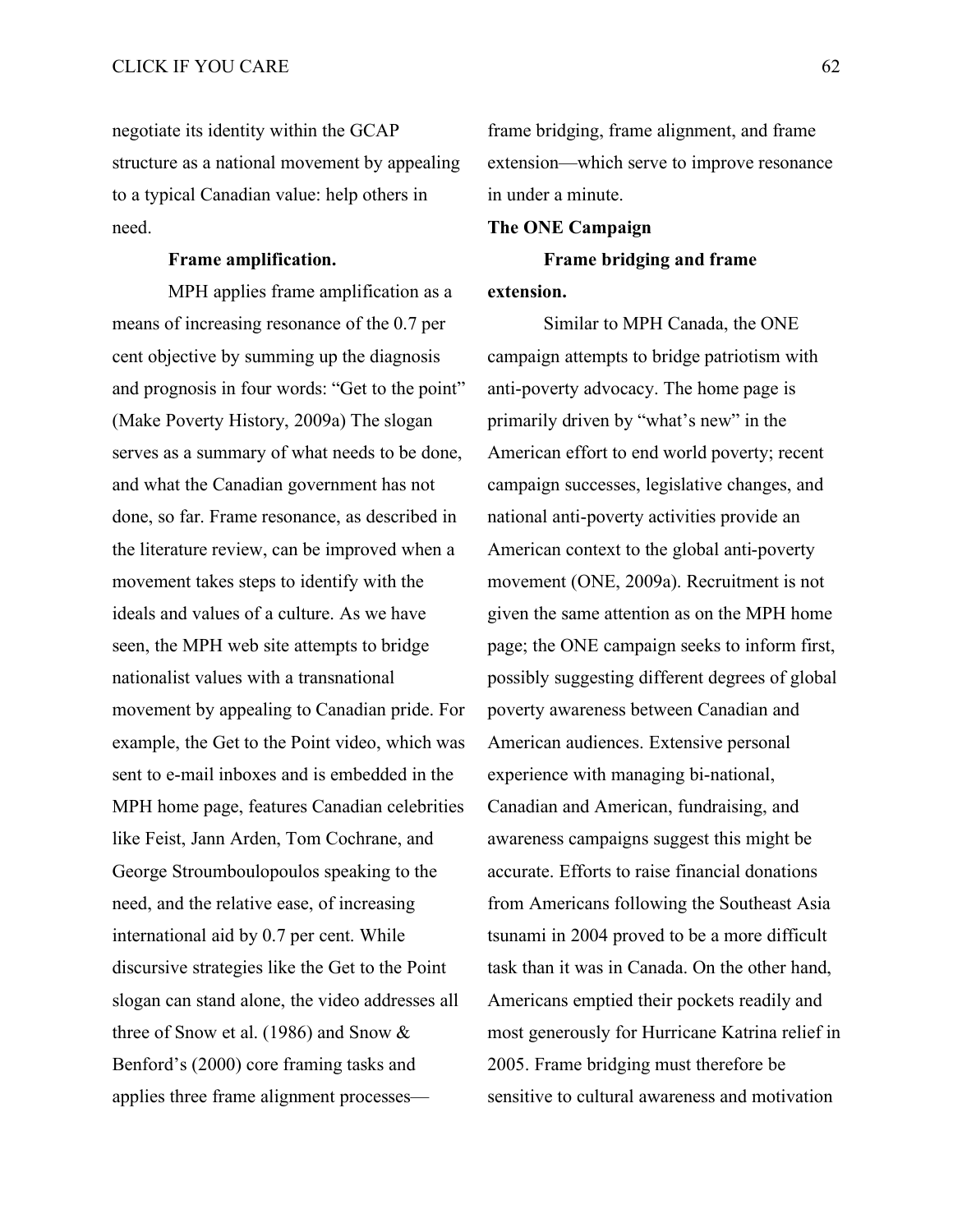in order to effectively link patriotism with a global movement.

#### **Frame amplification**.

The ONE campaign continues its appeal to American culture through frame amplification. The campaign's main objective is amplified by squeezing a big concept into a few short words: "Join the fight against extreme poverty" (ONE, 2009b). Though likely not intentional, the ONE recruitment slogan echoes the familiar "We want YOU" message of the American Armed Forces, which may further extend the frame by being culturally relevant. Furthermore, the ONE "Issues" page takes a different approach than MPH in outlining the anti-poverty movement. While MPH identifies the *goals* of the GCAP movement, with the addition of a Canadaspecific goal to end child poverty in Canada, the ONE Issues page uses images to highlight issues *affecting* global poverty, such as "maternal health and child health", and "climate and development," illustrating a contextual difference in how each campaign presents the global anti-poverty movement (ONE, 2009b). As with MPH, the ONE website demonstrates that frame amplification is a culturally-dependent process.

#### **Frame transformation.**

Frame transformation transcends cultural values and norms to arrive at a new way of thinking; for GCAP, it is the suggestion that a world without poverty is possible. Neither web site employed frame transformation on the home page or within the first-generation daughter pages, which is not entirely surprising: frame transformation is a big job better left for visitors willing to delve deeper into the web site, so as not to scare off potentially new followers with too much information.

Furthermore, neither MPH nor ONE point to any golden rule or moral authority in diagnostic, prognostic, or motivational framing; to do so might align itself with one faith-based group or another, and both campaigns are decidedly secular humanitarian responses to poverty. The morality argument could be construed as finger wagging at the same people GCAP seeks to engage. In this case, MPH and the ONE approach framing the same: both campaigns respect the multiculturalism and diversity of their respective target audiences.

## **Conclusions, Limitations, and Recommendations for Further Research**

Giving the world a push forward is certainly easier with the weight of millions behind it. MPH Canada and the ONE campaign have each framed themselves as a member movement of GCAP, providing weight and validity to GCAP's goals for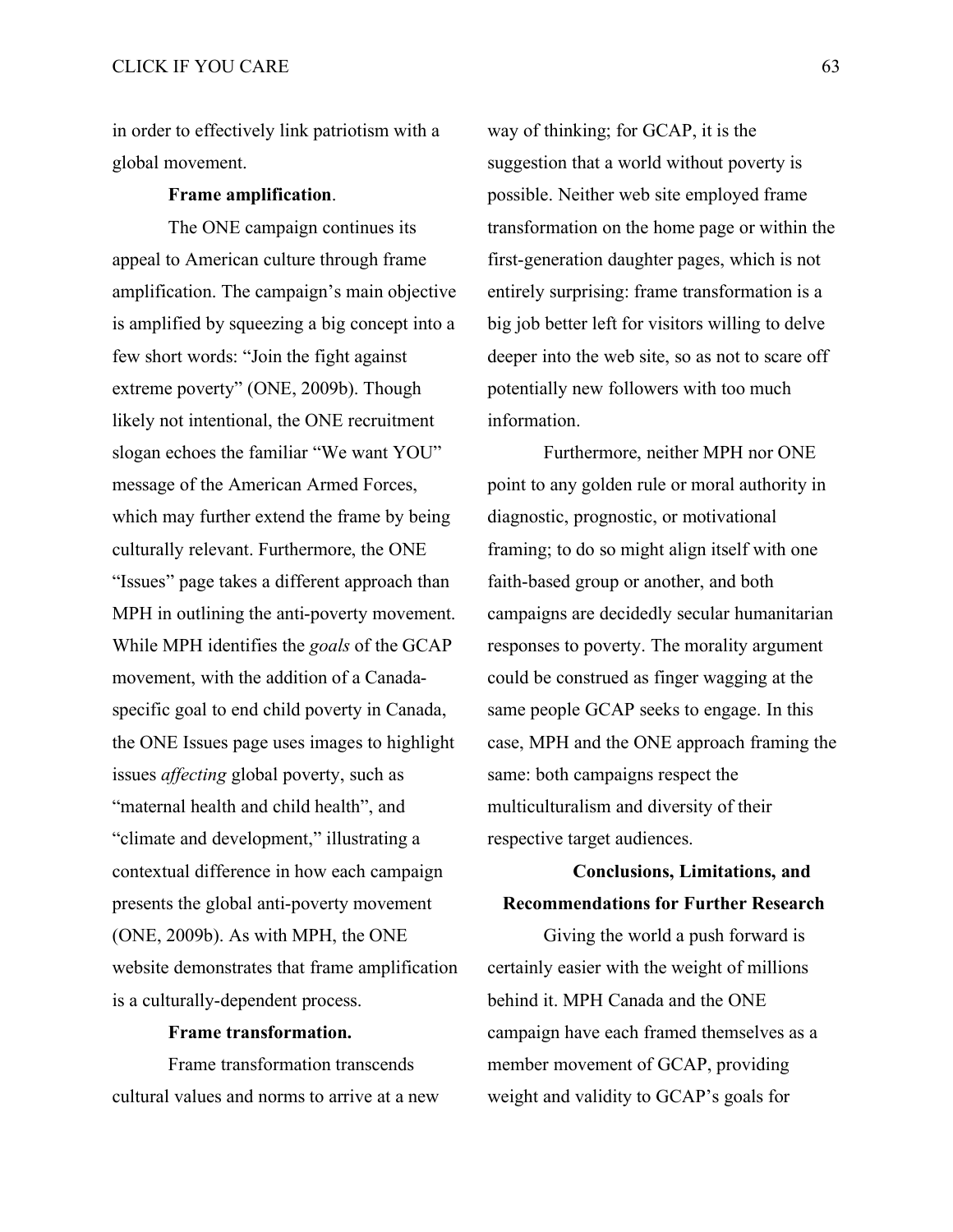ending extreme poverty, while at the same time remaining a distinctive and culturally relevant national campaign.

Both web sites have similar goals, and use the same frame alignment processes to help achieve those goals. Frame bridging was the most strongly employed framing strategy by both MPH Canada and the ONE to address the diagnostic, prognostic, and motivational frames of GCAP, but with culturally appropriate language and approaches to information sharing. Both websites used text and visuals to link an activist identity with national identity by exposing strongly held beliefs about what it means to be patriotic. Frame bridging with national identity might prove more successful in recruiting for the global anti-poverty movement than negotiations with other identities, such as gender or age. Further research in frame bridging with national identities might shine additional light on this theory. Furthermore, recognizing the importance of culturally relevant content in frame alignment processes might be of help to researchers interested in American and Canadian cultural responses to global conditions.

As communication studies have revealed, there is no hypodermic needle for the transfer of ideas and the Internet is no exception. However, the Internet has the

benefit of being an unthreatening medium for the curious. A web-based campaign offers a new visitor an opportunity to learn about an issue, and even make a financial donation, at a self-directed pace, unlike phone campaigns, direct mail, or door-to-door canvassing. Site developers might better serve new visitors by providing more intellectual content in third generation pages for those interested in learning more about the issues; the ONE campaign employed this strategy much more effectively than MPH. Since frame alignment is a negotiated process, the interactive nature of the Internet allows for ongoing negotiations between the SMO and the individual, so long as the individual remains engaged in the website. GCAP has not enlisted its army by osmosis, but via hundreds of web sites carefully constructed for interaction.

While every effort was made to limit researcher bias, findings in this study are subjective and limited by researcher comprehension as to the presentation of core frames and frame alignment processes in the GCAP strategy document and on the MPH and ONE websites. Third party data collection through interviews and focus groups was not possible for this study. Furthermore, this study cannot prove the effectiveness of either website or its resonance with a target audience. Nor can it attest to whether or not framing was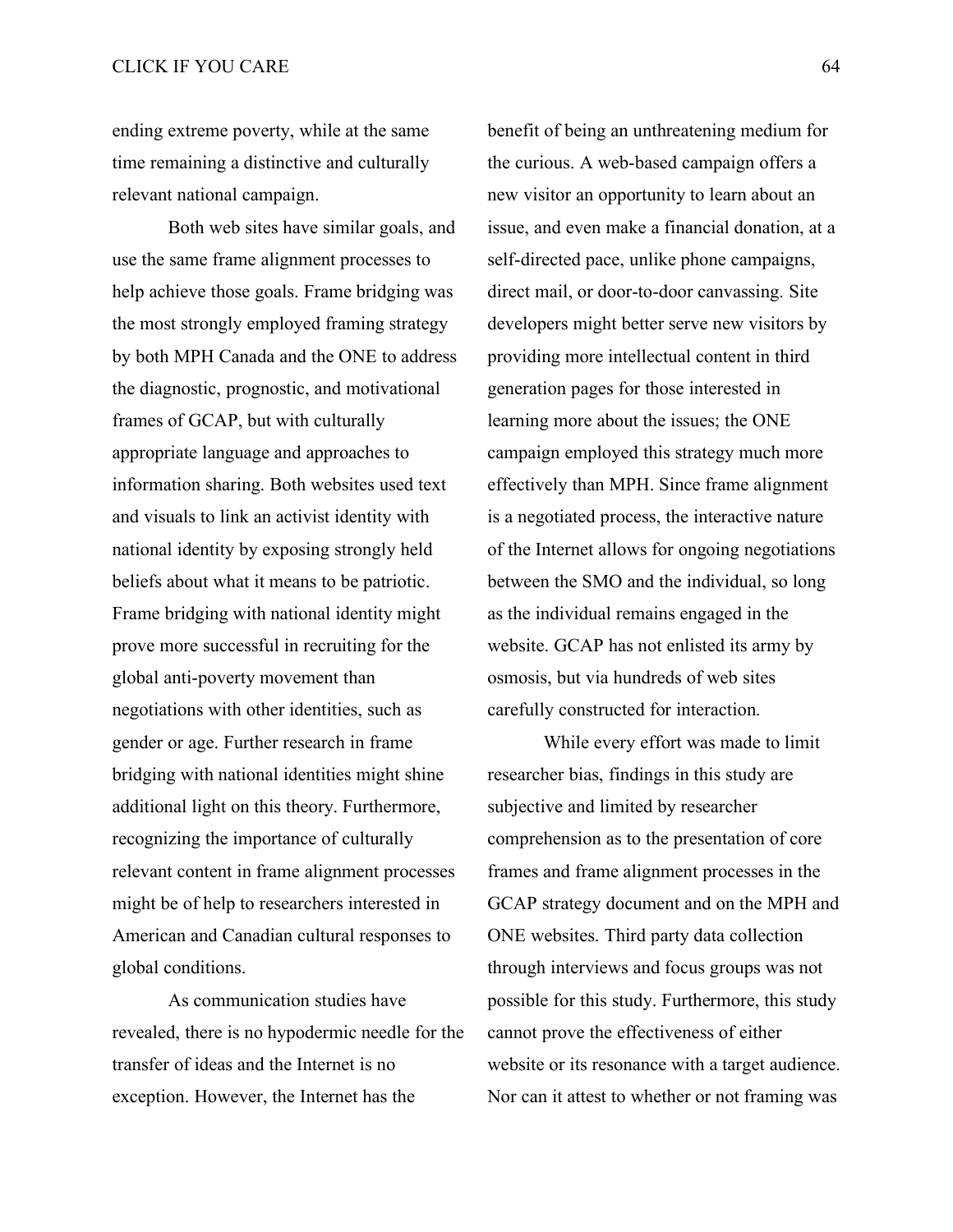intentional, accidental, or a combination of both. Instead, the study points to the presence of Snow et al. (1986) and Snow and Benford's (2000) core framing tasks and frame alignment processes, and any congruence between GCAP, MPH, and the ONE campaign. It is only fair to also acknowledge that limitations on the part of campaign web sites may be related to funding and staffing issues; MPH Canada had only two paid staff members at the time this paper was written.

New research in framing and frame resonance might ask: in the future, what issues should the global anti-poverty movement choose to frame, and what issues might be better to avoid? How can the Internet be employed to improve collective identity negotiation? Researchers who are passionate about ending extreme poverty may discover they can make as much difference investigating questions such as these as they can by rallying on Parliament Hill.

#### **References**

Ayers, D., & McCaughey, M. (2003). *Cyberactivism: Online activism in theory and practice.* New York: Routledge.

Canadian Press (2008). *Food aid on 'shaky ground' as financial crisis spreads: Annan.* Retrieved from

http://www.cbc.ca/consumer/story/200 8/10/16/food.html

- Carty, V., & Onyett, J. (2006). Protest, cyberactivism, and new social movements: The reemergence of the peace movement post 9/11. *Social Movement Studies*, *5*, 229-249. Retrieved from Canadian Research Knowledge Network database.
- Froehling, O. (1997). The cyberspace "war of ink and Internet" in Chiapas, Mexico. *American Geographical Society*, 87, 291-307.Retrieved from JSTOR database.
- Gamson, W.A (1991). Commitment and agency in social movements. *Sociological Forum, 6*, 27-50. Retrieved from JSTOR database.
- Global Call to Action Against Poverty. (2009a). *About GCAP.* Retrieved from http://whiteband.org/about-gcap/whatis-gcap
- Global Call to Action Against Poverty. (2009b). *Global Call To Action Against Poverty strategic directions, 2009- 2011*. Retrieved from http://www.whiteband.org/aboutgcap/reports. Global Call to Action Against Poverty. (2009c). *History of Global Call To*

*Action Against Poverty.* from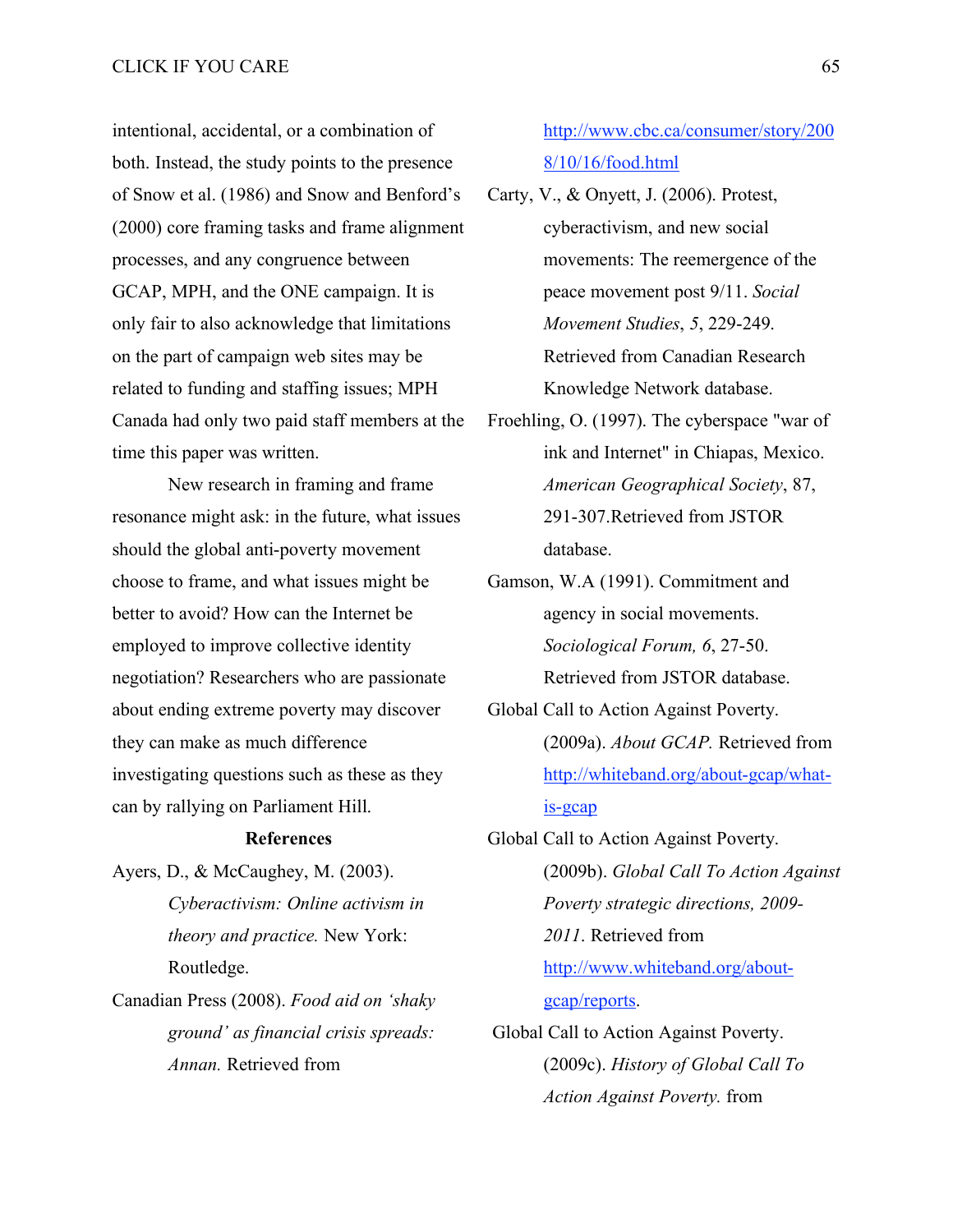http://www.whiteband.org/aboutgcap/what-is-gcap/history-of-gcap

- Goffman, E. (1974). *Frame analysis. An essay on the organization of experience.* New Hampshire: Northeastern University Press.
- Jasper, J, & Poletta, F. (2001). Collective identity and social movements. *American Review of Sociology, 27*, 283-305.
- Johnston, H., & Noakes, J.A. (2005). *Frames of protest. Social movements and the framing perspective.* Lanham, Maryland: Rowman & Littlefield.
- Klandermans, B. (1997). *The social psychology of protest.* Cambridge: Blackwell Publishers.
- Live 8. (2009). *Live 8: The story so far.* Retrieved from

*http://www.live8live.com/whathappene d/*

*Live 8 website is 6th most-visited site in the UK*. (2005). Retrieved from http://www.allbusiness.com/technology /Internet-technology/464728-1.html Make Poverty History. (2009a). *Get to the point.* Retrieved from

> http://www.makepovertyhistory.ca/poi ntseven

- Make Poverty History. (2009b). *Home Page.* Retrieved from http://www.makepovertyhistory.ca/
- Make Poverty History: (2009c). *The issues.* Retrieved from http://www.makepovertyhistory.ca/theissues
- Melucci, A. (1996). *Challenging codes.* Cambridge: Cambridge University Press.
- ONE. (2009a). *Home page.* Retrieved from http://one.org/us/
- ONE. (2009b). *The issues.* Retrieved from http://one.org/us/issues/
- Sachs, J. (2008). Act now, eat later. *Time, 171*,18.
- Snow, D. A., Rochford, E. B., Worden, S. K., & Benford, R. D. (1986). Frame alignment processes: Micromobilization, and movement participation. *American Sociological Review, 51*, 464-481. Retrieved from JSTOR database.
- Snow, D.A. & Benford, R.D. (2000). Framing processes and social movements: An overview and assessment. *Annual Review of Sociology*, *26*, 611-639. Retrieved from JSTOR database.
- Tarrow, S. (1998). *Power in movement* (2nd ed.). New York: Cambridge University Press.